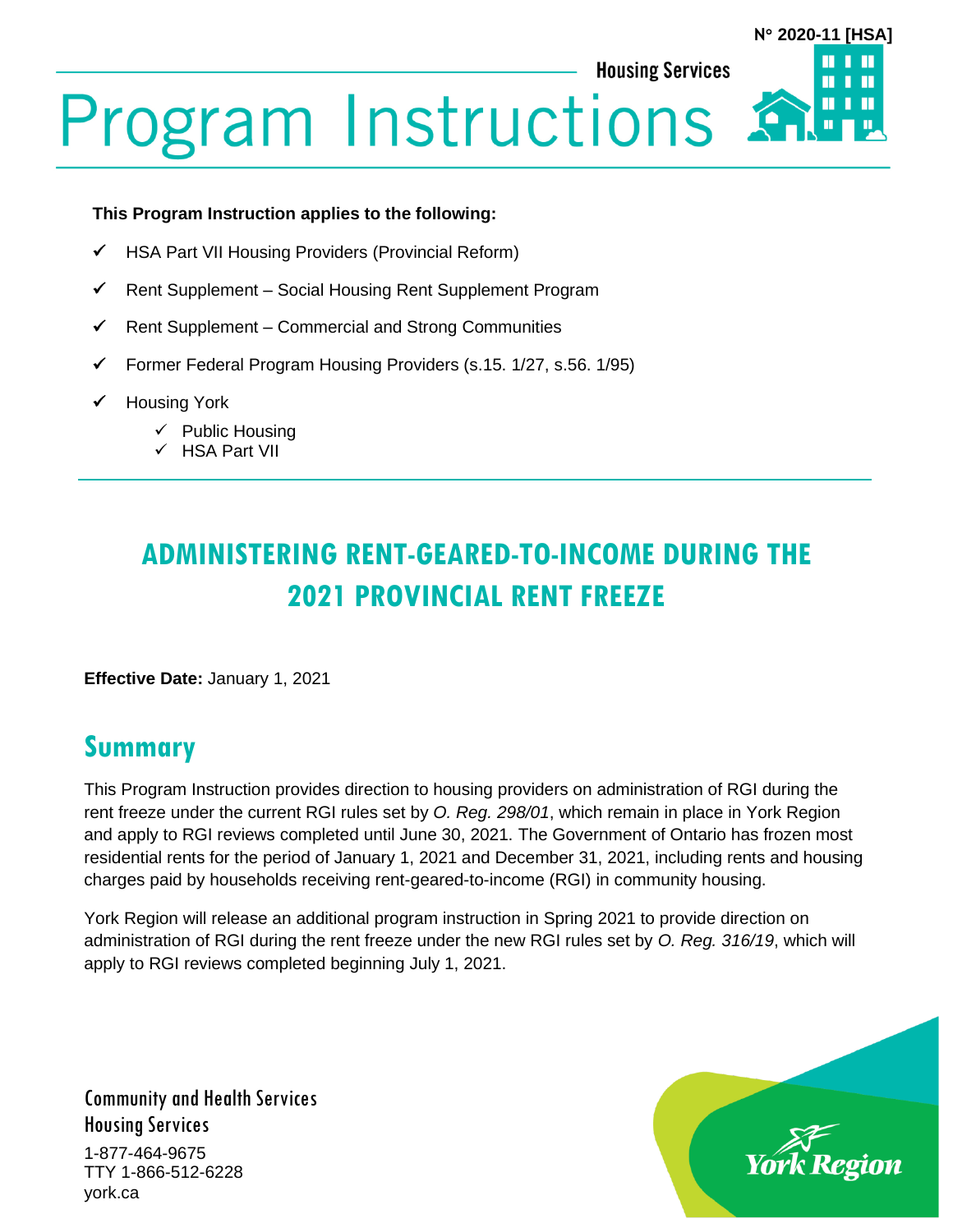## **Background**

On October 1, 2020, the Government of Ontario enacted the *Helping Tenants and Small Businesses Act, 2020*, amending sections of the *Residential Tenancies Act, 2006* (RTA) to freeze rents at 2020 levels for most residential tenancies, prohibiting landlords from increasing rents between January 1 and December 31, 2021. The 2021 rent increase guideline has been set to 0%, freezing rents, despite the guideline amount previously published in *The Ontario Gazette.* On December 2, 2020, the province amended regulations under the *Housing Services Act, 2011* to clarify application of the rent freeze to rent-geared-to-income (RGI) assistance.

The rent freeze applies to market rent households in community non-profits and households who receive RGI assistance in non-profits and co-operatives. The rent freeze does not to apply to cooperative members paying market housing charges, as they are not subject to the rent increase guideline under the RTA. Housing charges for co-operatives are set by a resolution of the members.

## **Action Required**

No tenant or member receiving RGI will experience an increase to RGI in the 2021 calendar year, even if the following occurs:

- Increase in income of any household member
- Someone joins the household
- A household transitions from rent scales for Ontario Works (OW) and Ontario Disability Support Program (ODSP) to RGI for family units
- Changes in OW or ODSP rent scale as a result of someone joining the household
- A household is found to be ineligible for RGI
- A household fails to submit the information required as part of an annual review

Any increase that results from an annual or in-year review that would otherwise take effect in 2021 will be effective January 1, 2022.

Housing providers continue to be required to complete annual and in-year reviews in accordance with *O. Reg. 298/01*, which remains in effect in York Region and applies to RGI reviews completed until June 30, 2021. York Region will issue further direction in Spring 2021 on administering RGI during the rent freeze under the new RGI rules, which apply beginning July 1, 2021.

During the rent freeze, tenants and members retain the ability to request reviews of housing provider decisions about RGI calculations or eligibility, in accordance with [Program Instruction 2018-04:](https://www.york.ca/wps/wcm/connect/yorkpublic/019a0f93-056d-4c13-b62b-d7da95dbfb4d/Program-Instructions-Decision-Review-Process.pdf?MOD=AJPERES&CVID=mukDtUV)  [Decision Review.](https://www.york.ca/wps/wcm/connect/yorkpublic/019a0f93-056d-4c13-b62b-d7da95dbfb4d/Program-Instructions-Decision-Review-Process.pdf?MOD=AJPERES&CVID=mukDtUV) Decision reviews must continue to be made within 15 days of the date of the decision letter, regardless of the date the change takes effect.

Housing providers requiring assistance with notifying tenants and members of the outcome of annual and in-year reviews during the rent freeze may contact their Program Coordinator for letter templates.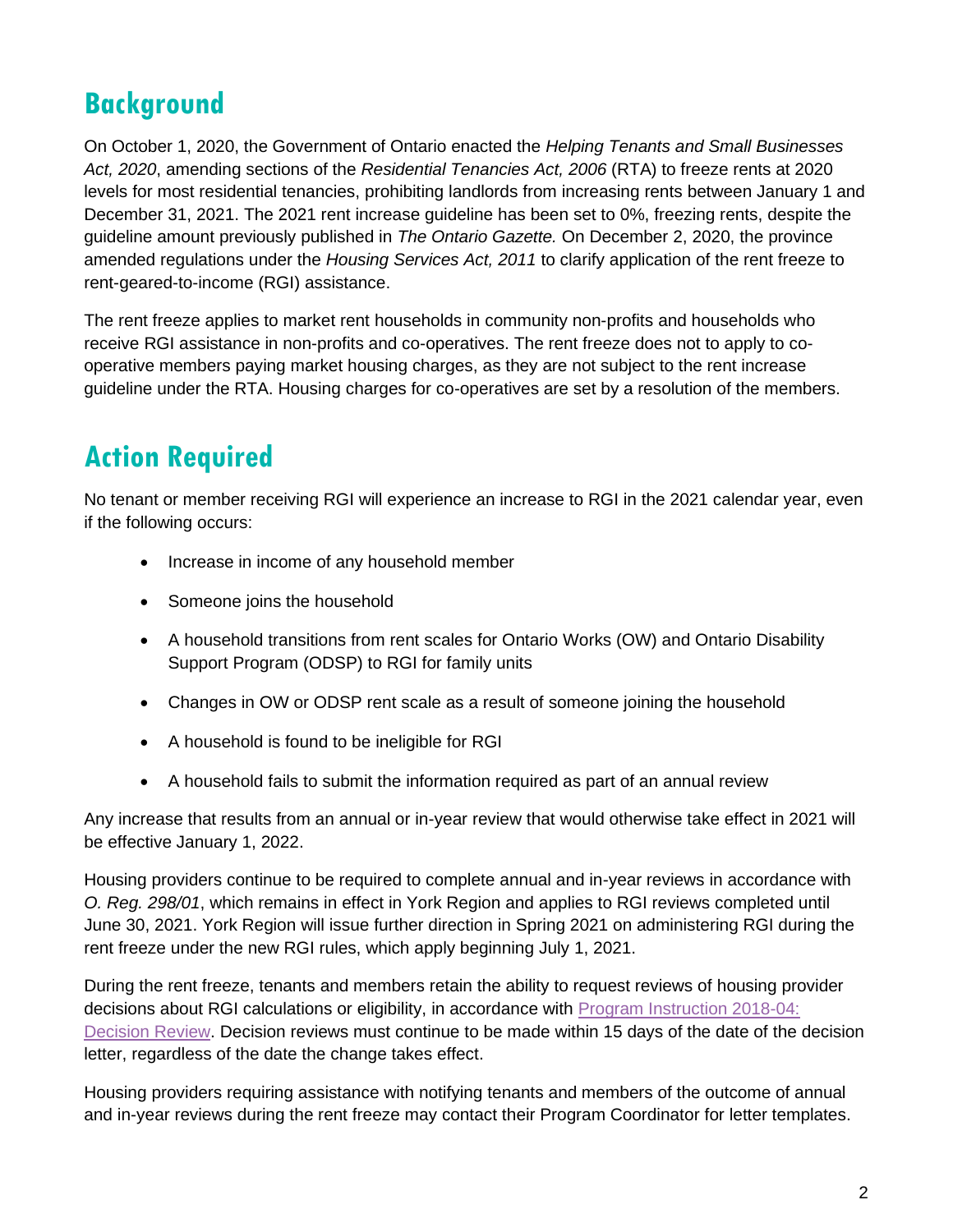#### ANNUAL REVIEWS

Complete annual reviews for RGI tenants and members following the standard processes and timeframes set out in *O. Reg. 298/01*. Annual reviews are an important opportunity to keep in contact with tenants and members, verify their eligibility and household composition, and refer them to financial supports if needed.

When completing an annual review:

- 1. If the results of the review indicate the tenant or member's RGI will increase because of the change, the tenant or member will begin to pay the higher amount on January 1, 2022. This also applies to tenants and members being increased to the maximum RGI (equivalent to market). Issue the notice of increase to the tenant or member explaining the increase of RGI is deferred to January 1, 2022 due to the provincial rent freeze.
- 2. If the results of the review indicate the tenant or member's RGI will decrease because of the change, the reduced RGI may take effect the first day of the following month after the notice is issued, as usual. Issue the notice of decrease to the tenant or member with the appropriate effective date.
- 3. Tenants and members found to be ineligible for RGI must continue to be given 90 days' notice of the increase to market rent or housing charge, with the increase taking effect no earlier than January 1, 2022.

Housing providers are encouraged to issue additional notices later in 2021 to tenants and members with deferred increases reminding them of the effective dates.

#### IN-YEAR REVIEWS

Under *O. Reg. 298/01* and [Program Instruction 2012-06: Reporting Changes to Income and Household](https://www.york.ca/wps/wcm/connect/yorkpublic/a081e5e6-f528-4fff-a283-50c4b7e807f9/2012-06+Reporting+changes+to+income+and+household+composition.pdf?MOD=AJPERES&CVID=mu87gb-)  [Composition,](https://www.york.ca/wps/wcm/connect/yorkpublic/a081e5e6-f528-4fff-a283-50c4b7e807f9/2012-06+Reporting+changes+to+income+and+household+composition.pdf?MOD=AJPERES&CVID=mu87gb-) tenants and members are required to report in-year changes within 30 days, and housing providers must adjust rents accordingly. This requirement remains in effect until June 30, 2021.

When completing an in-year review:

- 1. If the results of the review indicate the tenant or member's RGI will increase because of the change, the tenant or member will begin to pay the higher amount on January 1, 2022. Issue the notice of increase to the tenant or member explaining the increase of RGI is deferred to January 1, 2022 due to the provincial rent freeze.
	- a. There may be situations from January to June 2021 where a tenant or member reports an in-year change that normally would result in a rent increase, but their annual review is scheduled to take place prior to January 1, 2022. In these situations, housing providers should explain the change that would otherwise have taken effect, but that due to the provincial rent freeze, RGI will not be adjusted until their next annual review is completed.
- 2. If the results of the review indicate the tenant or member's RGI will decrease because of the change, the reduced RGI may take effect the first day of the following month after the notice is issued, as usual. Issue the notice of decrease to the tenant or member with the appropriate effective date.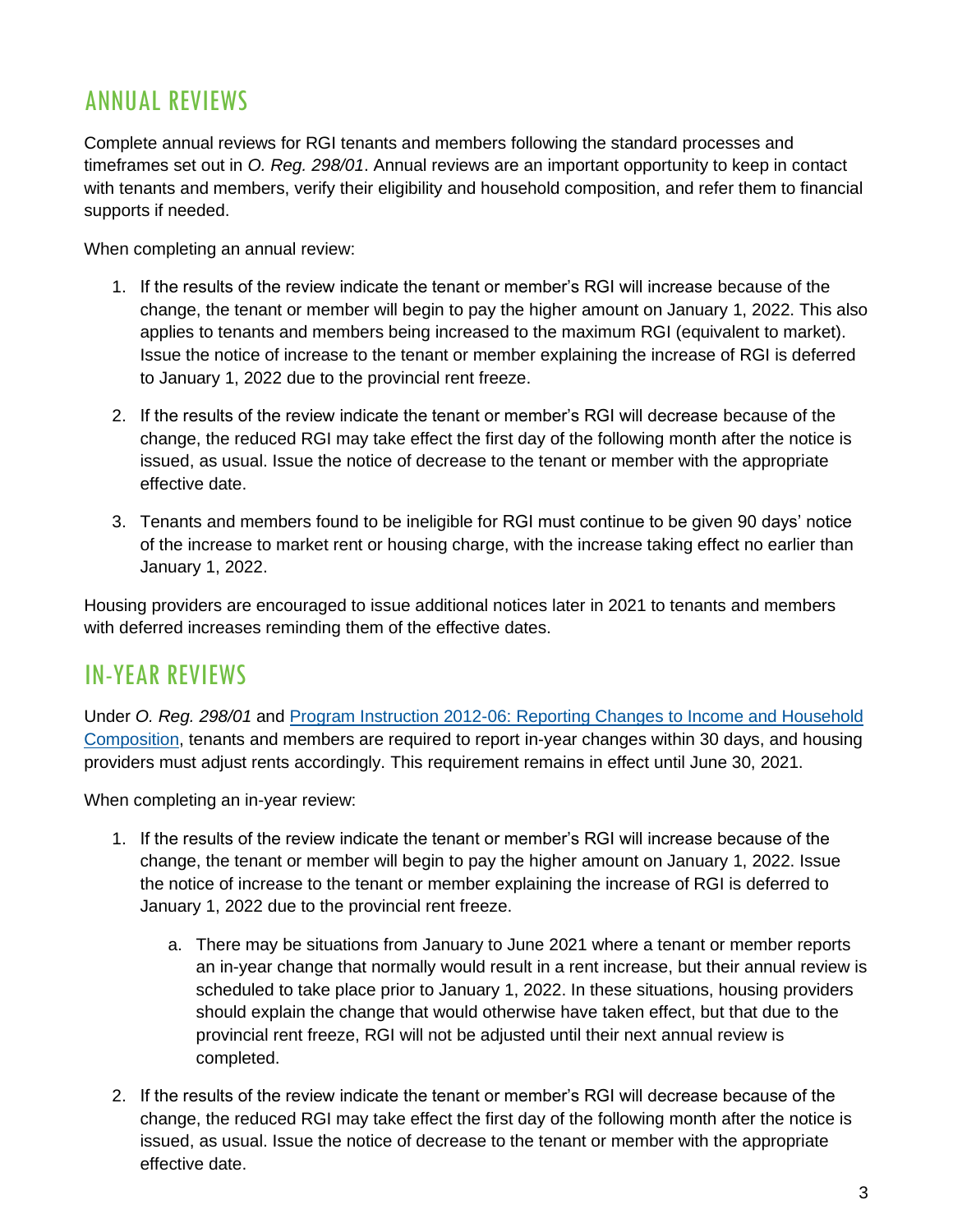3. Tenants and members found to be ineligible for RGI must continue to be given 90 days' notice of the increase to market rent or housing charge, with the increase taking effect no earlier than January 1, 2022.

Beginning July 1, 2021, in-year reviews will only be permitted under certain circumstances to be determined by the Region, under the new RGI rules.

Housing providers are encouraged to issue additional notices later in 2021 to tenants and members with increases deferred to January 1, 2022 reminding them of the upcoming change.

### APPLYING MINIMUM RENT

In June 2020, York Region issued [Program Instruction 2020-06: Minimum Rent Payable for Tenants](https://www.york.ca/wps/wcm/connect/yorkpublic/fb3ed3d3-e66a-4624-9bf9-76aee2864c98/PI-2020-06-Minimum-Rent-Payable-for-Tenants-and-Members-Receiving-Rent-Geared-to-Income.pdf?MOD=AJPERES&CVID=nakqM1-)  [and Co-operative Members Receiving Rent-Geared-to-Income](https://www.york.ca/wps/wcm/connect/yorkpublic/fb3ed3d3-e66a-4624-9bf9-76aee2864c98/PI-2020-06-Minimum-Rent-Payable-for-Tenants-and-Members-Receiving-Rent-Geared-to-Income.pdf?MOD=AJPERES&CVID=nakqM1-) outlining the changes to minimum rent under RGI simplification. Beginning July 1, 2020, the minimum rent is \$129. The province committed to indexing this amount annually by the rent increase guideline. The minimum rent will increase by 1.5%, to \$131, which housing providers will use for reviews completed beginning July 1, 2021 for tenants and members paying an RGI higher than \$131 before their review, as tenants and members paying a lower RGI are subject to phase-ins.

Any planned phase-ins for 2021 must be deferred to January 1, 2022. Additionally, households who had a review implemented before the rent freeze who are paying the minimum rent of \$129 may not be increased to \$131 until January 1, 2022.

York Region will issue a program instruction in Spring 2021 outlining in greater detail the minimum rent rates for July 2021. The rent freeze means that some housing providers will have tenants and members paying various minimum rent amounts of \$85, \$93, \$129 or \$131 in 2021. Examples are provided below.

#### **Example 1**

- A co-operative member is currently paying the minimum housing charge of \$85 per month, plus any additional charges such as parking or sector support
- At their next RGI review in March 2021, the housing provider finds the member's calculated RGI is \$80 per month, including any utility charges or allowances
- The member's housing charge is to be increased to the phased-in minimum rent rate of \$93 (\$85 +\$8) per month, plus any additional charges such as parking
- Because of the rent freeze, this increase will take effect January 1, 2022 and for the remainder of 2021, this member will continue to pay \$85

#### **Example 2**

- A tenant started receiving RGI assistance in September 2020 and their calculated RGI was \$100 per month, including any utility charges or allowances
- Because of the tenant's calculated RGI of \$100 per month, the housing provider set their RGI at the minimum rent of \$129, plus any additional charges such as parking